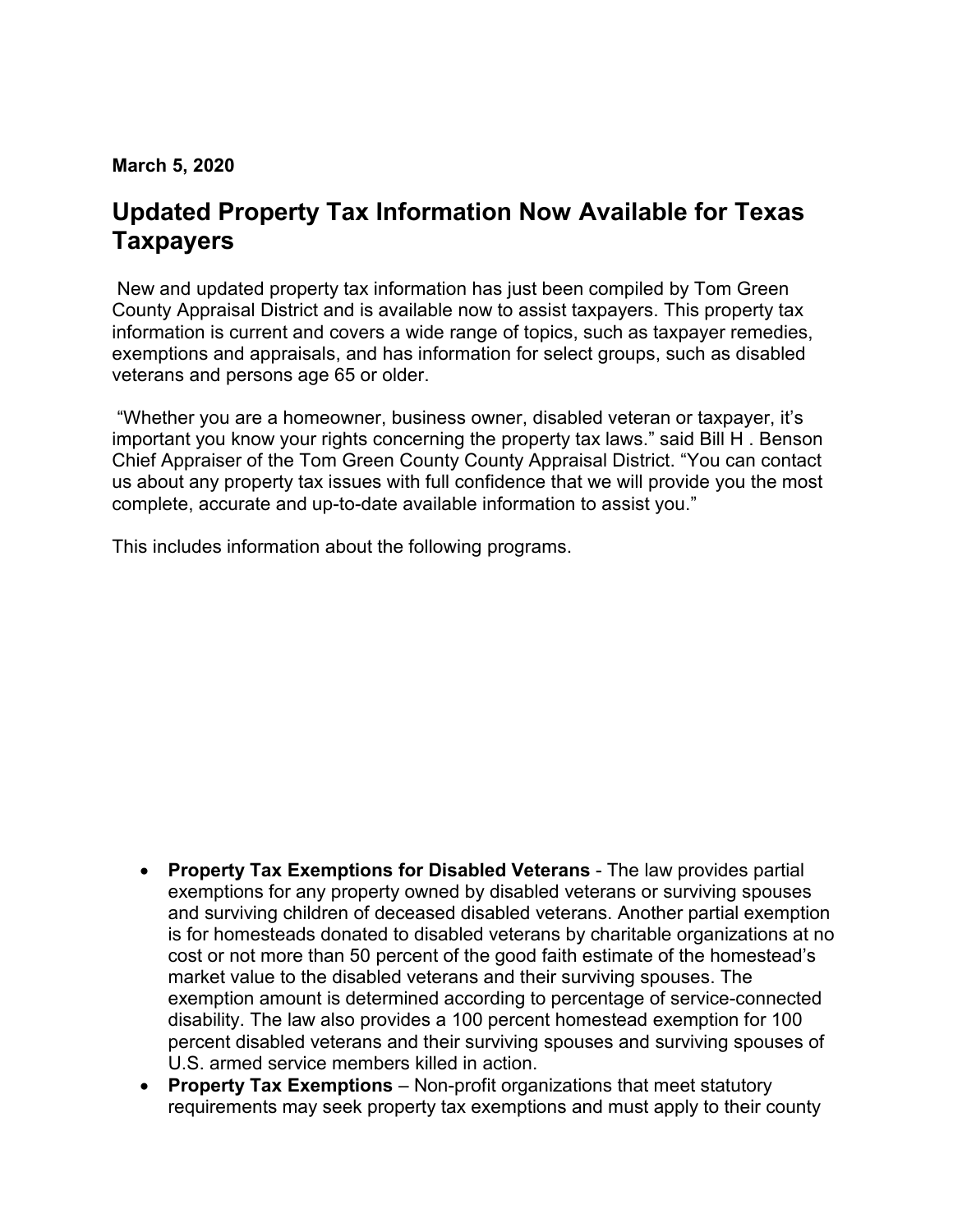appraisal district by a specific date. Businesses that receive tax abatements granted by taxing units; ship inventory out of Texas that may be eligible for the freeport exemption; store certain goods in transit in warehouses that are moved within 175 days; construct, install or acquire pollution control property; own and operate energy storage systems; convert landfill-generated gas; or store offshore drilling equipment while not in use may also be eligible for statutory exemptions.

- **Rendering Taxable Property**  If a business owns tangible personal property that is used to produce income, the business must file a rendition with its local county appraisal district by a specified date. Personal property includes inventory and equipment used by a business. Owners do not have to render exempt property such as church property or an agriculture producer's equipment used for farming.
- **Appraisal Notices**  Normally, taxpayers receive a notice of appraised value from the appropriate local county appraisal district. The city, county, school districts and other local taxing units will use the appraisal district's value to set property taxes for the coming year.
- **Property Taxpayer Remedies**  This Comptroller publication explains in detail how to protest a property appraisal, what issues the county appraisal review board (ARB) can consider and what to expect during a protest hearing. The publication also discusses the options of taking a taxpayer's case to district court, the State Office of Administrative Hearings or binding arbitration if the taxpayer is dissatisfied with the outcome of the ARB hearing.
- **Homestead Exemptions**  A homestead is generally defined as the home and land used as the owner's principal residence on Jan. 1 of the tax year. A homestead exemption reduces the appraised value of the home and, as a result, lowers property taxes. Applications are submitted to the appropriate local county appraisal district.
- **Productivity Appraisal** Property owners who use land for timberland production, agricultural purposes or wildlife management can be granted property tax relief on their land. They may apply to their local county appraisal district for an agricultural appraisal which may result in a lower appraisal of the land based on production, versus market value.
- **Residence Homestead Tax Deferral**  Texas homeowners may postpone paying the currently delinquent property taxes due on the appreciating value of their homes by filing a tax deferral affidavit at their local county appraisal district. This tax relief allows homeowners to pay the property taxes on 105 percent of the preceding year's appraised value of their homestead, plus the taxes on any new improvements to the homestead. The remaining taxes are postponed, but not cancelled, with interest accruing at 8 percent per year.
- **Property Tax Deferral for Persons Age 65 or Older or Disabled or Disabled Veteran Homeowners** – Texans who are age 65 or older or disabled, as defined by law, or who qualify for a disabled veteran exemption may postpone paying current and delinquent property taxes on their homes by signing a tax deferral affidavit. Once the affidavit is on file, taxes are deferred, but not cancelled, as long as the owner continues to own and live in the home. Interest continues to